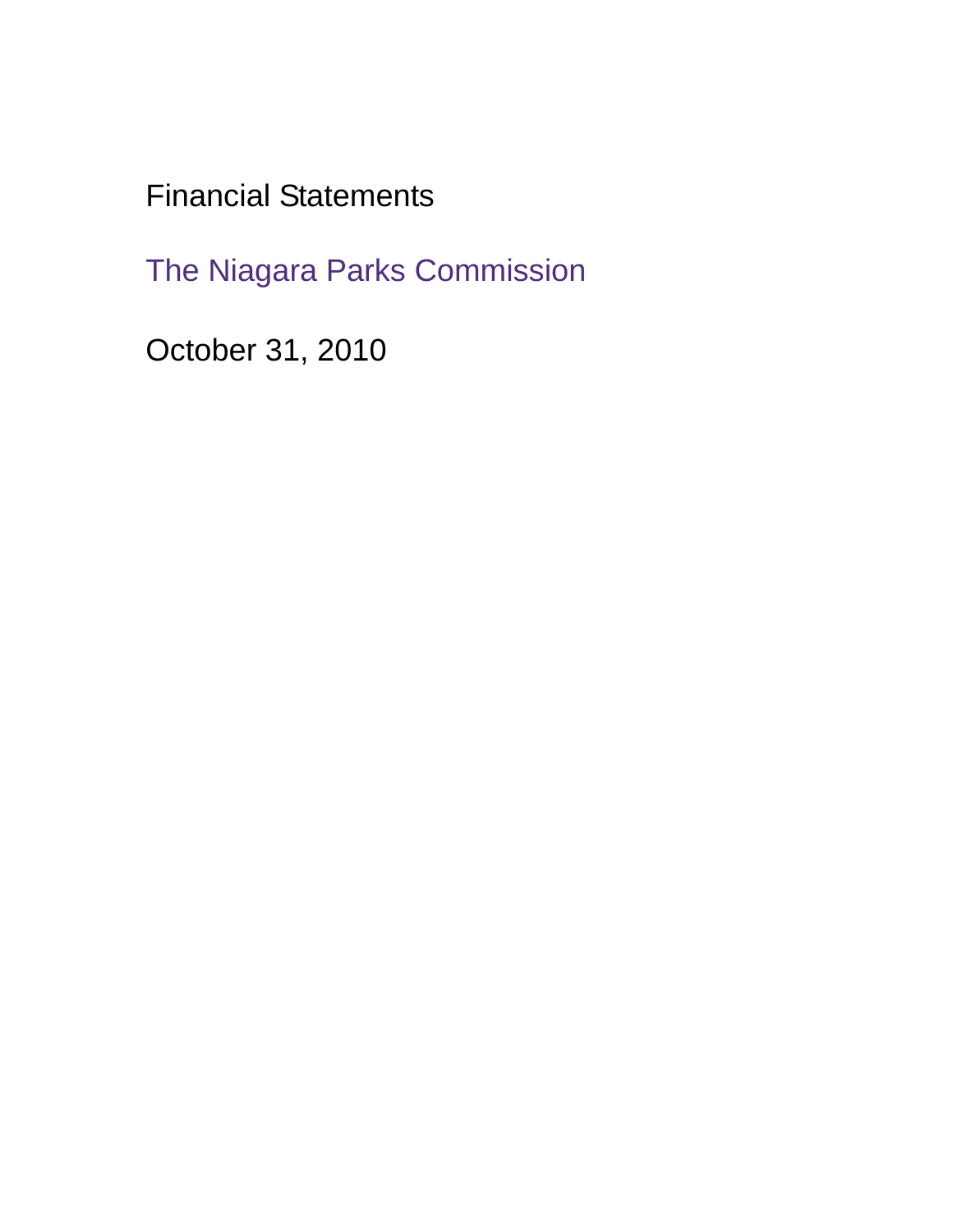# **Contents**

|                                   | Page           |
|-----------------------------------|----------------|
| Management Report                 | 3              |
| Auditors' Report                  | 4              |
| <b>Balance Sheet</b>              | 5              |
| <b>Statement of Equity</b>        | 6              |
| <b>Statement of Operations</b>    | $\overline{7}$ |
| <b>Statement of Cash Flows</b>    | 8              |
| Notes to the Financial Statements | $9 - 19$       |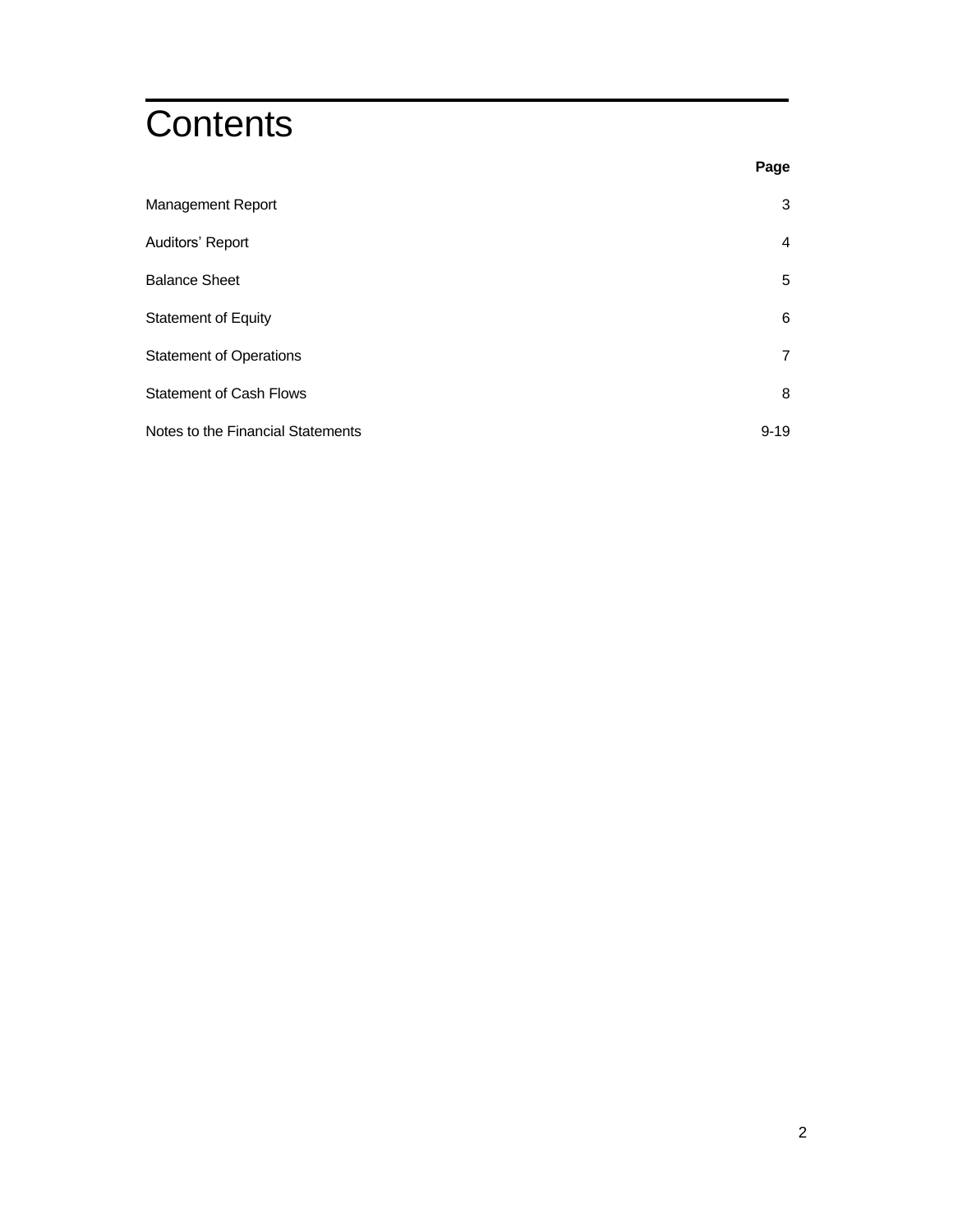### **THE NIAGARA PARKS COMMISSION MANAGEMENT REPORT October 31, 2010**

The accompanying financial statements are the responsibility of the management of The Niagara Parks Commission.

These financial statements have been prepared by management in accordance with Canadian generally accepted accounting principles. Financial statements are not precise since they include certain amounts based on estimates and judgments. Management has determined such amounts on a reasonable basis in order to ensure that the financial statements are presented fairly, in all material respects.

The Commission maintains a system of internal accounting and administrative control that is designed to provide reasonable assurance the financial information is relevant, reliable and accurate and that the Commission's assets are properly accounted for and adequately safeguarded.

The Commission is responsible for gaining assurance that management fulfills its responsibilities for financial reporting and is ultimately responsible for reviewing and approving the financial statements.

The Commission meets periodically with management to discuss the financial reporting process, auditing matters and financial reporting issues, and to satisfy itself that each party is properly discharging its responsibilities.

The financial statements have been audited by Grant Thornton LLP, the external auditors, in accordance with Canadian generally accepted auditing standards on behalf of the Commission, the Minister of Tourism and Culture and the Auditor General. Grant Thornton LLP has full and free access to the records of the Commission.

Telet Millen

Robert J. McIlveen **Value Community Community** Community Community Community Community Community Community Community **Interim General Manager Controller** Controller December 22, 2010 December 22, 2010

for Wea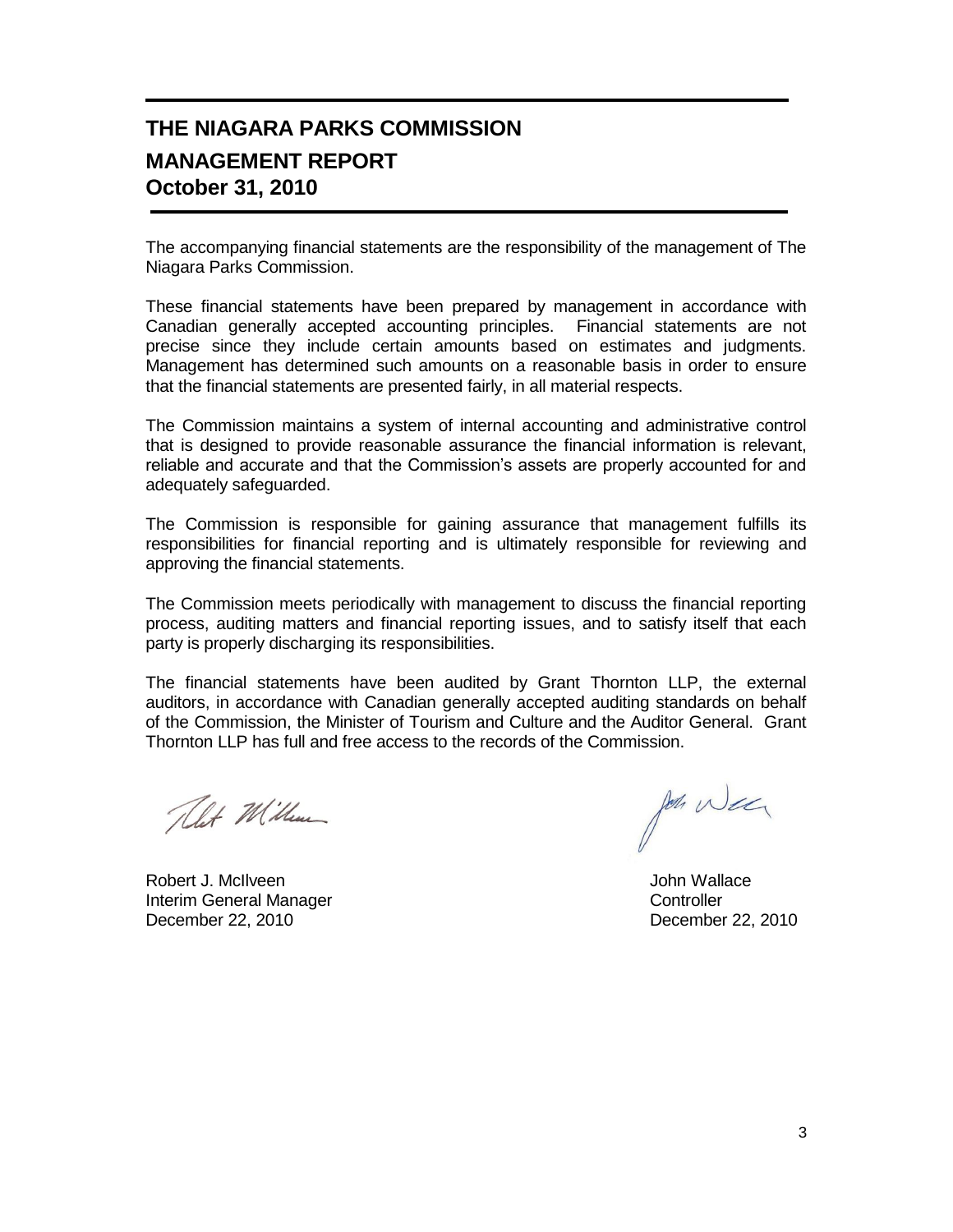

# Auditors' report

**Grant Thornton LLP** Suite B 222 Catharine Street, PO Box 336 Port Colborne, ON L3K 5W1 T (905) 834-3651 F (905) 834-5095 [www.GrantThorton.ca](http://www.grantthorton.ca/)

**To The Niagara Parks Commission,**

#### **the Minister of Tourism and Culture and the Auditor General**

We have audited the balance sheet of The Niagara Parks Commission as at October 31, 2010 and the statements of operations, equity and cash flows for the year then ended. These financial statements are the responsibility of the Commission's management. Our responsibility is to express an opinion on these financial statements based on our audit.

We conducted our audit in accordance with Canadian generally accepted auditing standards. Those standards require that we plan and perform an audit to obtain reasonable assurance whether the financial statements are free of material misstatement. An audit includes examining, on a test basis, evidence supporting the amounts and disclosures in the financial statements. An audit also includes assessing the accounting principles used and significant estimates made by management, as well as evaluating the overall financial statement presentation.

In our opinion, these financial statements present fairly, in all material respects, the financial position of the Commission as at October 31, 2010 and the results of its operations and its cash flows for the year then ended in accordance with Canadian generally accepted accounting principles.

The comparative figures as at October 31, 2009 and for the year then ended were audited by other auditors who expressed an opinion on those statements in their report dated December 18, 2009.

Grant Thouton LLP

December 22, 2010 Licensed Public Accountants

Port Colborne, Ontario Chartered Accountants

**Audit • Tax • Advisory Grant Thornton LLP. A Canadian Member of Grant Thornton International Ltd**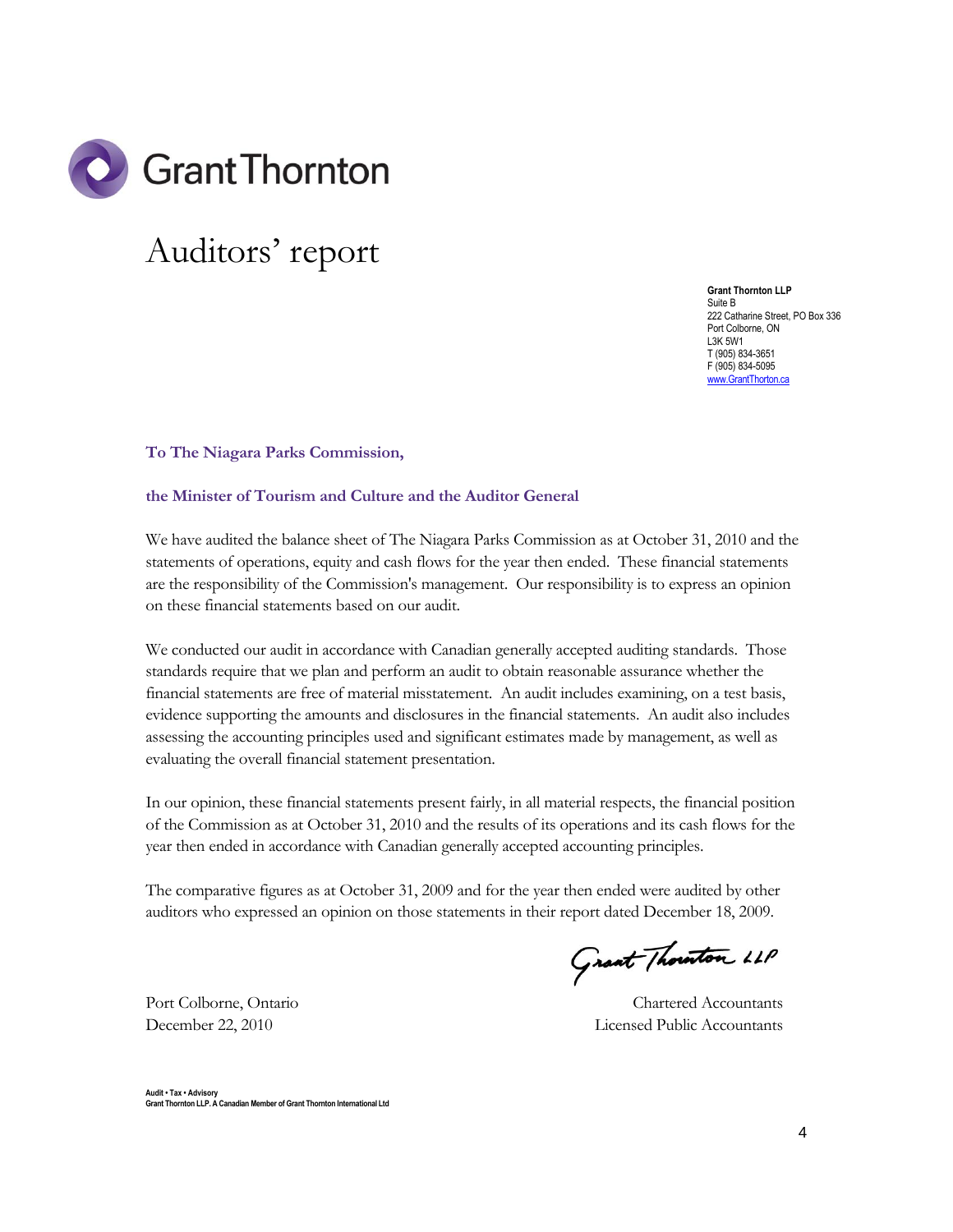### **The Niagara Parks Commission Balance Sheet**

| <b>Statement 1</b>                              |             |                           |
|-------------------------------------------------|-------------|---------------------------|
| October 31                                      | 2010        | 2009                      |
|                                                 |             | (in thousands of dollars) |
| Assets                                          |             |                           |
| Current                                         |             |                           |
| Cash                                            | \$<br>6,502 | \$<br>2,161               |
| Accounts receivable<br>Inventories              | 3,208       | 2,036                     |
| Saleable merchandise                            | 5,135       | 5,129                     |
| Maintenance and other supplies                  | 1,426       | 1,560                     |
| Prepaid expenses                                | 487         | 386                       |
|                                                 | 16,758      | 11,272                    |
| Fixed assets (Notes 3 and 6)                    | 150,452     | 154,491                   |
| Other                                           | 49          | 56                        |
|                                                 | \$167,259   | \$165,819                 |
| <b>Liabilities and Equity</b>                   |             |                           |
| Current                                         | \$<br>6,088 | 5,467<br>\$               |
| Accounts payable<br>Accrued payroll             | 2,070       | 2,214                     |
| Deferred income (Note 4)                        | 2,285       | 3,471                     |
| Current portion of long term financing (Note 6) | 1,390       | 2,112                     |
|                                                 | 11,833      | 13,264                    |
| Deferred Stimulus Funding (Note 5)              | 1,349       |                           |
| Long term financing (Note 6)                    | 34,956      | 29,845                    |
| Post-employment benefits (Note 7)               | 3,759       | 3,600                     |
| Power Plant stabilization obligation (Note 9)   | 26,727      | 21,243                    |
| Equity (Note 11) (Statement 2)                  | 88,635      | 97,867                    |
|                                                 | \$167,259   | \$165,819                 |

Commitments (Notes 9 and 12)

Contingencies (Notes 9 and 13)

On behalf of the Commission

ay Booker

Chair Jaure A. Thomson.

See accompanying notes to the financial statements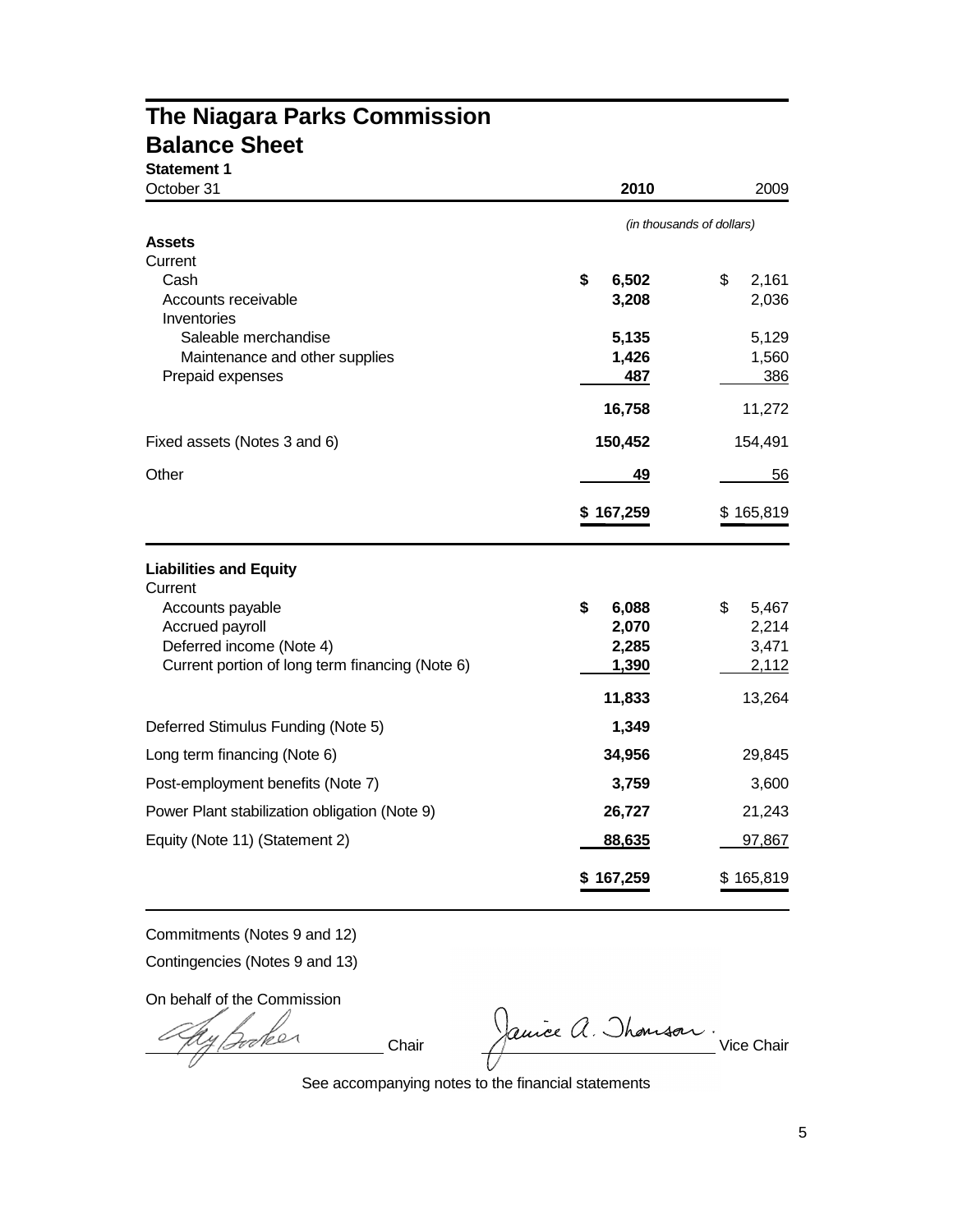| <b>The Niagara Parks Commission</b><br><b>Statement of Equity</b><br><b>Statement 2</b> |                           |           |
|-----------------------------------------------------------------------------------------|---------------------------|-----------|
| <b>Year Ended October 31</b>                                                            | 2010                      | 2009      |
|                                                                                         | (in thousands of dollars) |           |
| Equity, beginning of year                                                               | \$97,867                  | \$123,079 |
| Net loss (Statement 3)                                                                  | (9,232)                   | (3,969)   |
| Power Plant stabilization adjustment (Note 9)                                           |                           | (21, 243) |
| Equity, end of year                                                                     | 88,635<br>S.              | 97,867    |

See accompanying notes to the financial statements.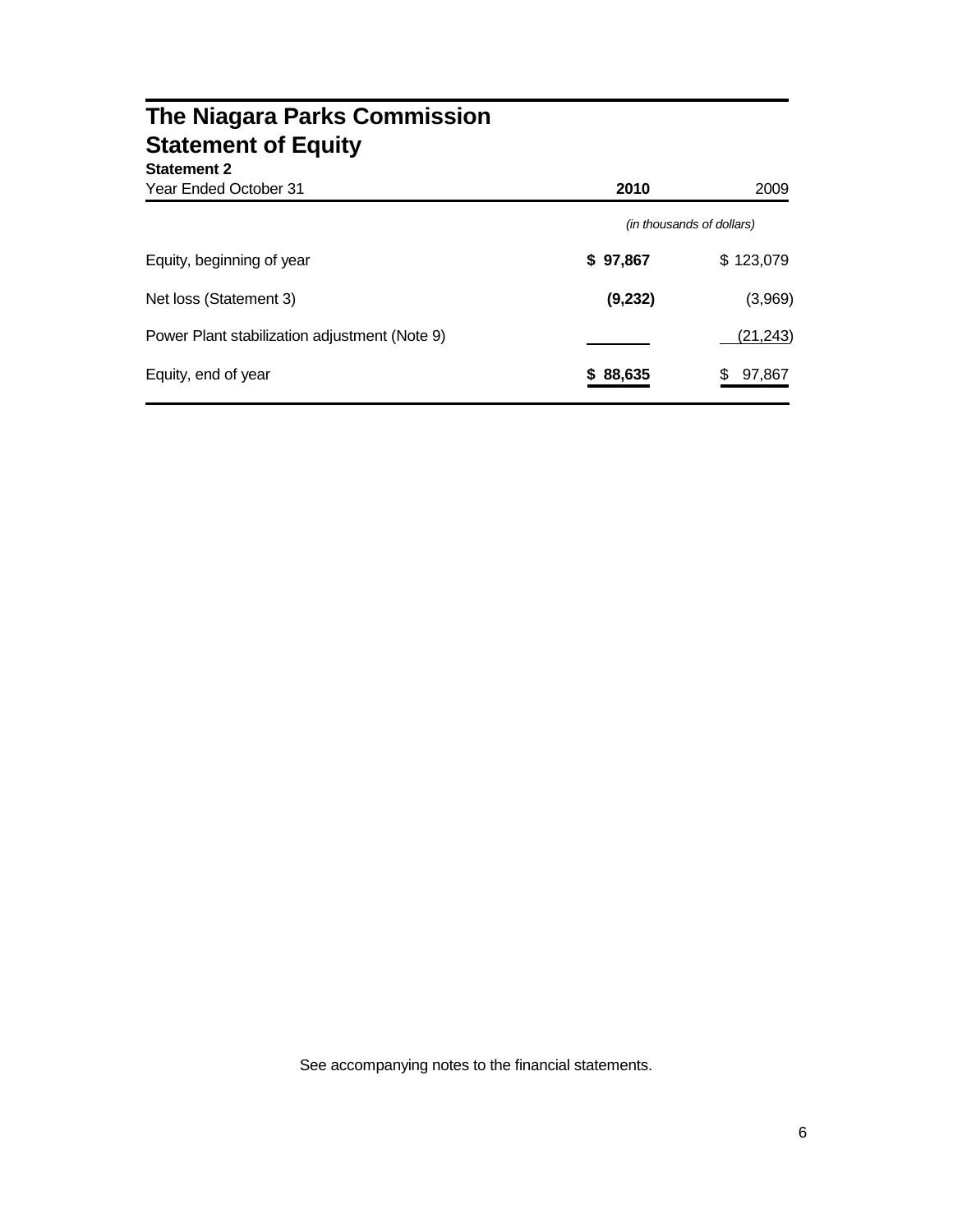# **The Niagara Parks Commission Statement of Operations**

### **Statement 3**

| <b>Year Ended October 31</b>                         | 2010              | 2009                      |
|------------------------------------------------------|-------------------|---------------------------|
|                                                      |                   | (in thousands of dollars) |
| Income                                               |                   |                           |
| Gift shops, restaurants and attractions<br>Land rent | \$62,546<br>6,297 | \$<br>62,346              |
| Commissions, rentals and fees                        | 2,655             | 6,213<br>2,710            |
| Premium on United States funds - net                 | 314               | 307                       |
| Gain on disposal of fixed assets - net               | $\mathbf{2}$      | 665                       |
| Sundry income                                        | 226               | 153                       |
|                                                      | 72,040            | 72,394                    |
| Expenses                                             |                   |                           |
| Gifts shops, restaurants and attractions             |                   |                           |
| Cost of goods sold                                   | 10,691            | 10,475                    |
| Operating expenses                                   | 30,214            | 29,512                    |
| Maintenance<br>Administrative and police             | 12,968<br>8,948   | 12,393<br>9,884           |
| Marketing and promotion                              | 3,588             | 4,101                     |
|                                                      |                   |                           |
|                                                      | 66,409            | 66,365                    |
| Net income for the year before undernoted items      | 5,631             | 6,029                     |
| Other items                                          |                   |                           |
| Interest expense – net (Note 14)                     | 1,878             | 1,719                     |
| Depreciation (Note 15)                               | 7,501             | 8,279                     |
|                                                      | 9,379             | 9,998                     |
| Net loss from operations                             | (3,748)           | (3,969)                   |
| Net increase in Power Plant obligation (Note 9)      | 5,484             |                           |
| Net loss                                             | (9, 232)          | (3,969)<br>\$             |
|                                                      |                   |                           |

See accompanying notes to the financial statements.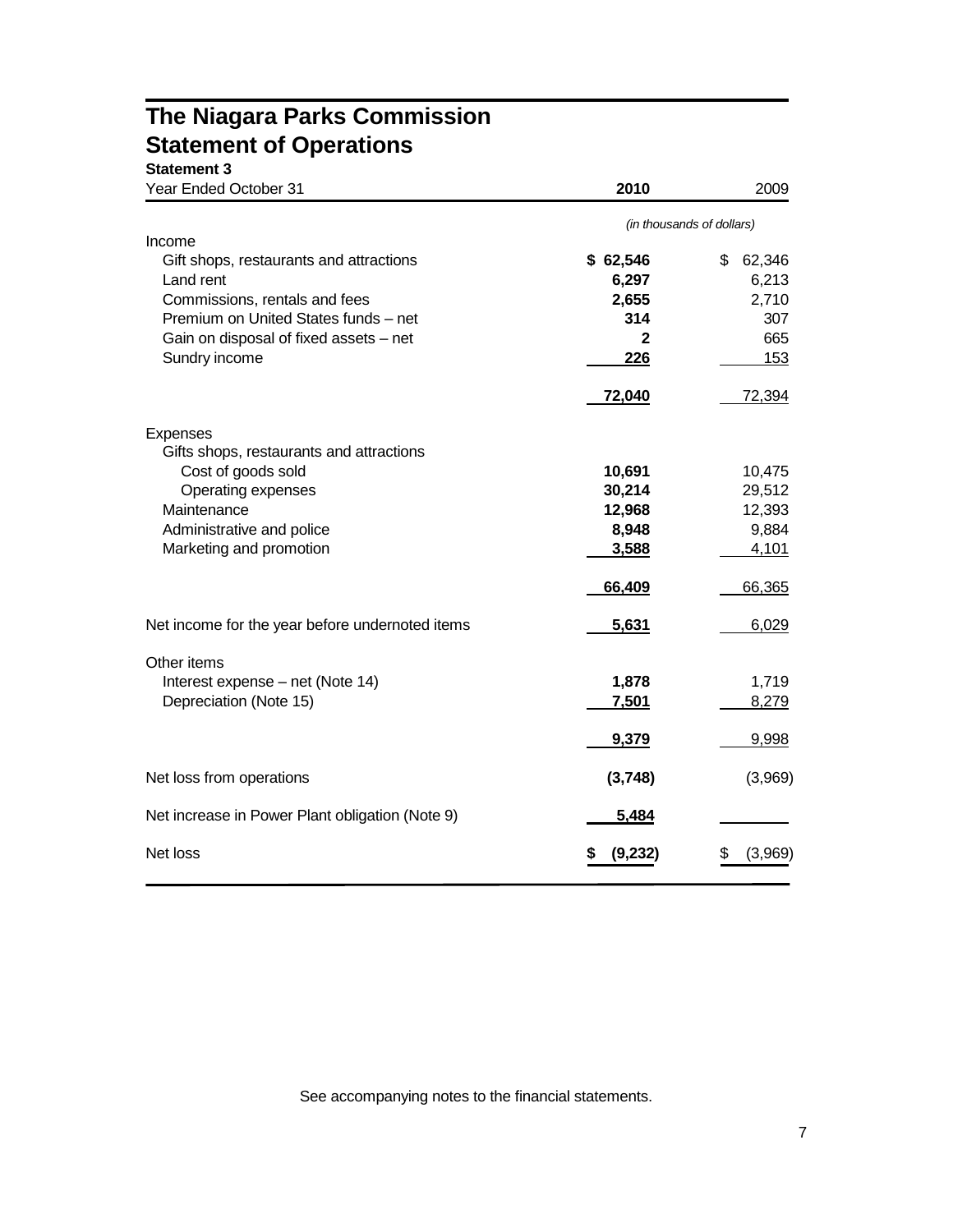### **The Niagara Parks Commission Statement of Cash Flows Statement 4**

| Year Ended October 31                                      | 2010                      | 2009        |
|------------------------------------------------------------|---------------------------|-------------|
|                                                            | (in thousands of dollars) |             |
| <b>Operating activities</b>                                |                           |             |
| Net loss                                                   | \$ (9,232)                | \$ (3,969)  |
| Charges against income not requiring<br>an outlay of funds |                           |             |
| Post-employment benefits                                   | 343                       | 369         |
| Depreciation                                               | 7,501                     | 8,279       |
| Amortization of franchise fee                              | 7                         | 7           |
| Gain on disposal of fixed assets - net                     | (2)                       | (665)       |
| Increase in Power Plant obligation liability - net         | 5,484                     |             |
|                                                            |                           |             |
|                                                            | 4,101                     | 4,021       |
| Net change in non-cash working capital balances            |                           |             |
| related to operations (Note 16)                            | (1, 854)                  | 1,677       |
| Funds provided by operating activities                     | 2,247                     | 5,698       |
| <b>Investing activities</b>                                |                           |             |
| Fixed asset acquisitions (Note 16)                         | (3, 462)                  | (4,086)     |
| Proceeds on sale of fixed assets                           | 2                         | 685         |
| Funds used by investing activities                         | (3,460)                   | (3,401)     |
| <b>Financing activities</b>                                |                           |             |
| Net increase in deferred Stimulus Funding                  | 1,349                     |             |
| Net increase (decrease) in long term financing             | 4,389                     | (2,062)     |
| Cash outlay related to post-employment benefits            | (184)                     | (329)       |
| Funds acquired (used) by financing activities              | 5,554                     | (2, 391)    |
| Increase (decrease) in cash position                       | 4,341                     | (94)        |
| <b>Cash position</b>                                       |                           |             |
| Beginning of year                                          | 2,161                     | 2,255       |
| End of year                                                | 6,502                     | 2,161<br>\$ |

See accompanying notes to the financial statements.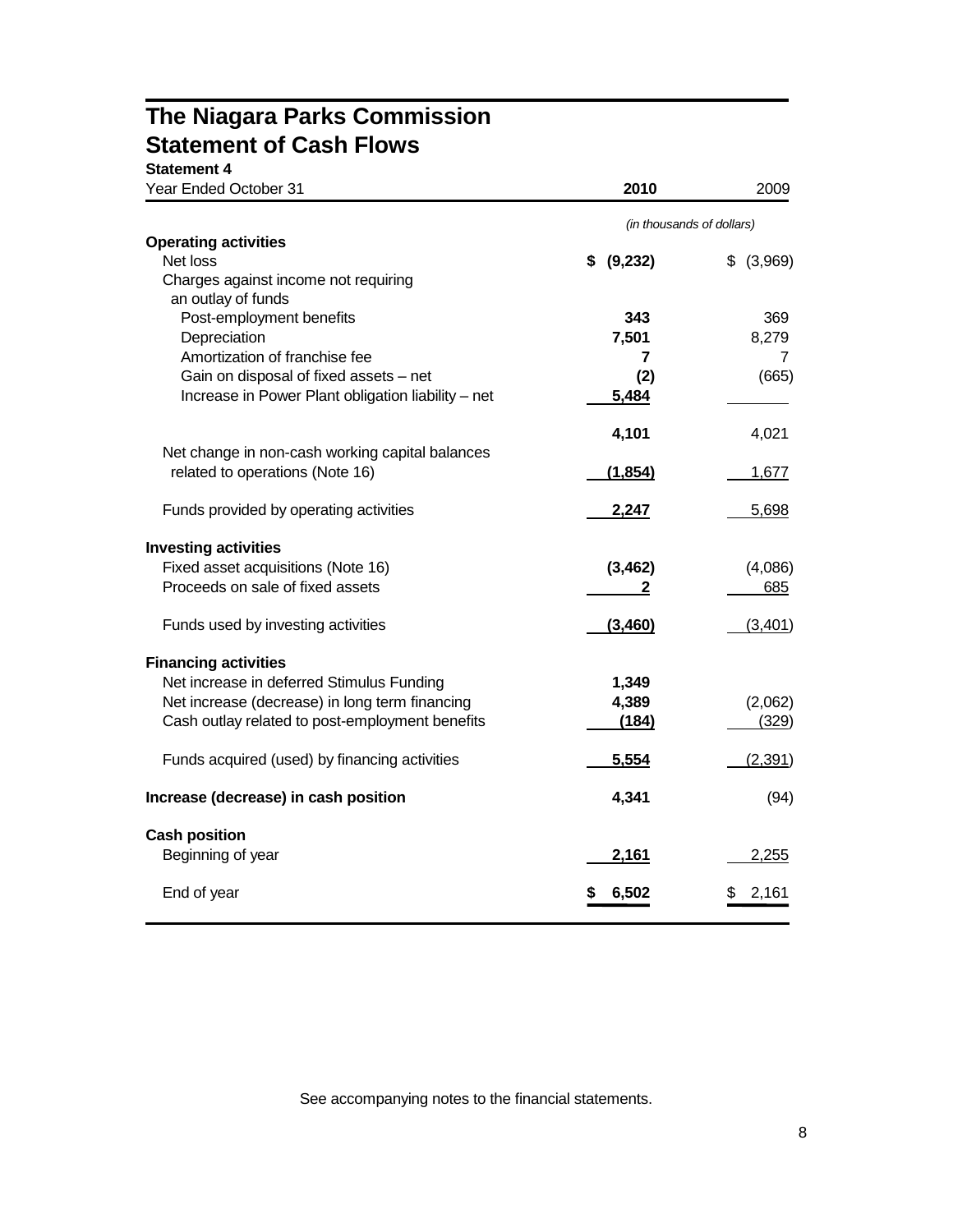October 31, 2010

#### **1. Nature of operations**

The Niagara Parks Commission (the "Commission") is governed by the Niagara Parks Act. Initially established in 1885, the Commission is an "Operational Enterprise" of the Province of Ontario and is responsible for maintaining, protecting and showcasing over 1,700 hectares of parkland stretching some 56 kilometres along the Niagara River from Lake Erie to Lake Ontario. The Commission is exempt from corporate income taxes under the Income Tax Act (Canada) and Ontario Corporation Tax Act.

The Commission is also classified as a "Government Business Enterprise" by the Ministry of Finance and as such, the Commission's audited financial statements are published as part of the Public Accounts.

#### **2. Significant accounting policies**

#### **Basis of accounting**

The financial statements of the Commission are the representations of management prepared in accordance with Canadian generally accepted accounting principles, consistently applied. The financial statements have, in management's opinion, been properly prepared within reasonable limits of materiality and within the framework of the accounting policies summarized below:

#### **Revenue recognition**

Income from gift shops, restaurants and attractions are recognized when merchandise has been transferred or services have been rendered. Income from land rent, commissions, rentals, fees and sundry are recognized over the life of the agreement or when earned.

#### **Inventories**

Inventories of saleable merchandise are valued at the lower of average cost and net realizable value.

#### **Fixed assets**

All fixed assets are recorded at cost. Depreciation has been recorded using the straight-line method, with rates from 2.5 to 14 percent for buildings, roadways and structures, 10 to 33 percent for equipment and furnishings and from 8 to 33 percent for vehicles.

#### **Franchise fee**

A franchise fee is classified as an other asset and is being amortized on a straight-line basis over ten years.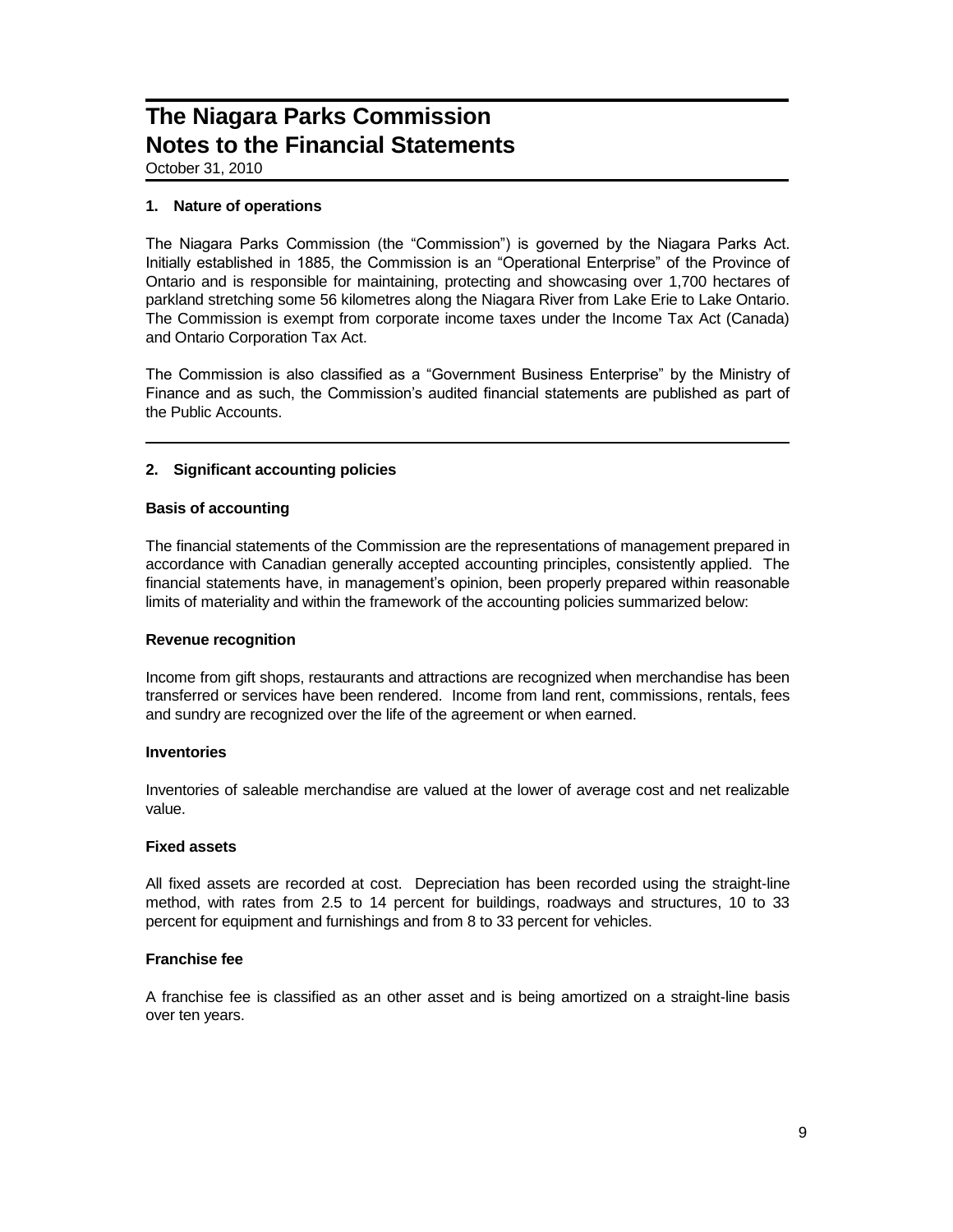October 31, 2010

#### **2. Significant accounting policies** (continued)

#### **Foreign currency translation**

These financial statements are presented in Canadian dollars. Assets and liabilities denominated in foreign currencies are translated at the exchange rates in effect at the balance sheet date. Gains and losses on translation are reflected in net earnings of the period.

#### **Capitalized interest**

The Commission capitalizes an amount of interest on all funds expended for those capital works in progress and financed via long term financing.

#### **Financial instruments**

The Commission has elected the following balance sheet classifications with respect to its financial assets and financial liabilities:

Cash is classified as "assets held for trading" and is measured at fair value.

Accounts receivable are classified as "loans and receivables" and are measured at amortized cost, which, upon initial recognition, is considered equivalent to fair value.

Accounts payable and accrued liabilities, other liabilities and long term financing are classified as "other financial liabilities" and are initially measured at fair value.

#### **Use of estimates and measurement uncertainty**

The preparation of financial statements in accordance with Canadian generally accepted accounting principles requires management to make estimates and assumptions that affect the reported amounts of assets and liabilities and disclosure of contingent assets and liabilities at the date of the financial statements and the reported amounts of revenues and expenses during the reporting period. Actual results could differ from those estimates.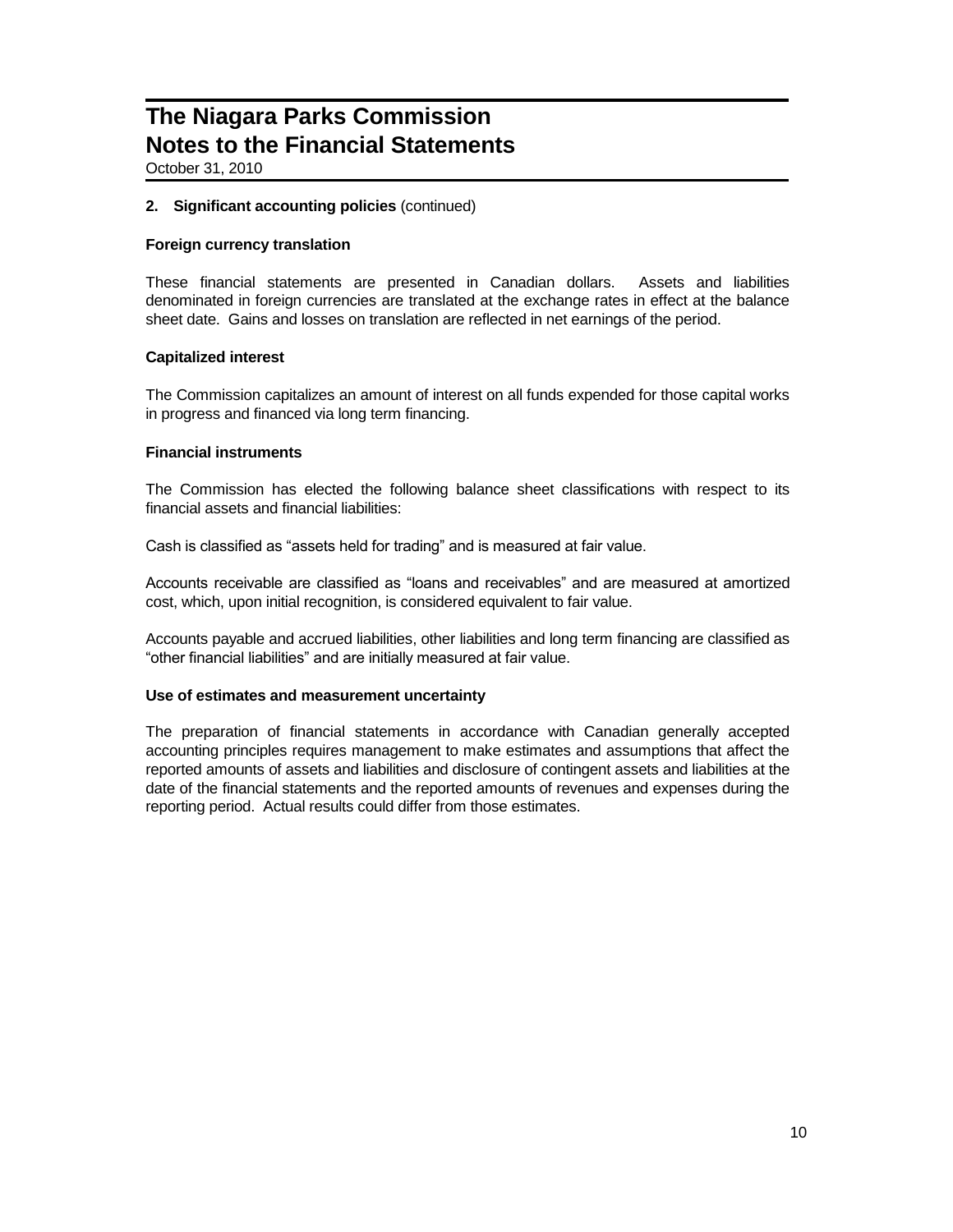October 31, 2010

| 3.<br><b>Fixed assets</b>                                                                          |                            |                                 | 2010                               | 2009<br>(in thousands of dollars)    |
|----------------------------------------------------------------------------------------------------|----------------------------|---------------------------------|------------------------------------|--------------------------------------|
|                                                                                                    | Cost                       | Accumulated<br>Depreciation     | <b>Net</b><br><b>Book Value</b>    | <b>Net</b><br><b>Book Value</b>      |
| Land<br>Land improvements<br>Buildings, roadways and                                               | \$<br>14,359<br>17,135     |                                 | \$<br>14,359<br>17,135             | \$<br>14,359<br>17,135               |
| structures<br><b>Equipment and furnishings</b><br>Vehicles                                         | 191,385<br>40,802<br>9,329 | \$<br>82,027<br>34,365<br>8,135 | 109,358<br>6,437<br>1,194          | 113,206<br>8,018<br>1,243            |
|                                                                                                    | 273,010                    | 124,527                         | 148,483                            | 153,961                              |
| Capital works in progress                                                                          | 1,969                      |                                 | 1,969                              | 530                                  |
|                                                                                                    | \$274,979                  | 124,527<br>S                    | 150,452                            | \$154,491                            |
| Equipment under capital lease<br>included above                                                    | \$<br>69                   | \$<br>21                        | \$<br>48                           | \$<br>55                             |
| <b>Deferred income</b><br>4.                                                                       |                            |                                 | 2010                               | 2009<br>(in thousands of dollars)    |
| Defunct power stations funding (Note 9)<br>Peace Bridge Authority sale proceeds (Note 10)<br>Other |                            |                                 | \$<br>507<br>1,304<br>474<br>2,285 | 1,517<br>\$<br>1,351<br>603<br>3,471 |

#### **5. Deferred Stimulus Funding**

The Commission has secured stimulus grant funding to renovate its heritage sites in the amount of \$ 8.9 million and as of October 31, 2010 approximately \$ 1.4 million was spent on these projects. The deferred funding will be amortized to income at the same rate as the related capital assets are depreciated.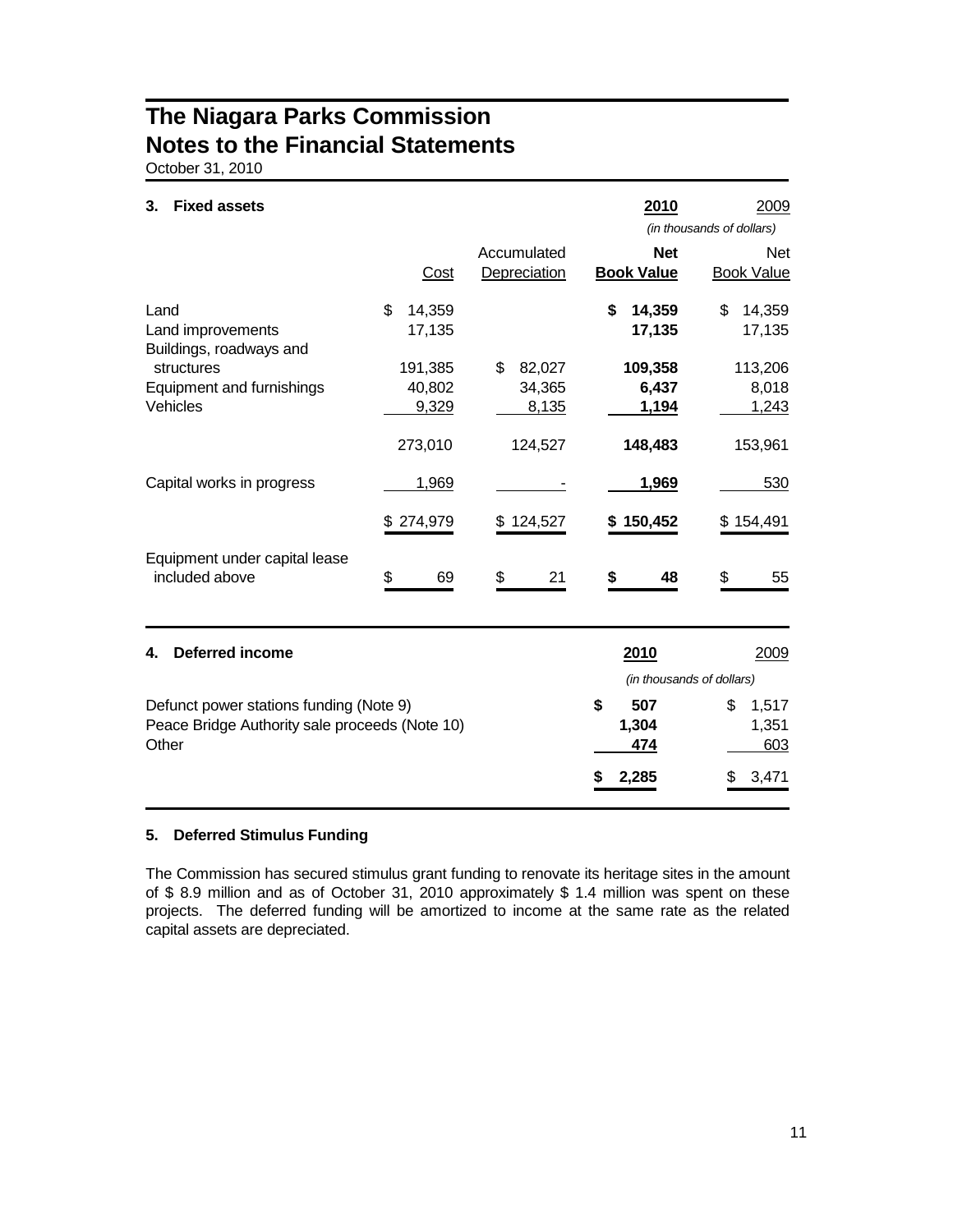October 31, 2010

| Long term financing<br>6.                                                                                                                                                                                | 2010                      | 2009            |
|----------------------------------------------------------------------------------------------------------------------------------------------------------------------------------------------------------|---------------------------|-----------------|
|                                                                                                                                                                                                          | (in thousands of dollars) |                 |
| Unsecured fixed rate term loan requiring blended<br>payments of principal and interest of \$2,640,907<br>per annum, bearing interest at 5.06% through to<br>April, 2027                                  | \$29,700                  | \$30,783        |
| Unsecured fixed rate term loan requiring blended first<br>annual payment of \$543,418 and then payments of<br>\$569,965 per annum thereafter, bearing interest at<br>5.07% through to April, 2027        | 6,500                     |                 |
| Unsecured fixed rate term loan requiring principal<br>payments of \$1,000,000 per annum, bearing interest<br>at 4.01% through to December, 2009, repaid during the year                                  |                           | 1,000           |
| The Commission has an obligation under capital lease,<br>bearing interest of \$ Nil, requiring monthly payments of<br>\$1,076 to August, 2011, secured by equipment with a<br>net book value of \$31,574 | 9                         | 22              |
| The Commission has an obligation under capital lease,<br>bearing interest of \$ Nil, requiring monthly payments of<br>\$659 to May, 2011, secured by equipment with a net<br>book value of \$16,599      | 5                         | 13              |
| The Commission has an option to purchase land requiring<br>annual payments of \$7,300 until January, 2028 (Note 10)                                                                                      | 132                       | 139             |
| Less: portion due within one year                                                                                                                                                                        | 36,346<br>1,390           | 31,957<br>2,112 |
|                                                                                                                                                                                                          | \$34,956                  | \$29,845        |

The principal payments of the long term financial obligations due in the next five fiscal periods are as follows:

| S | 1,390 |
|---|-------|
|   | 1,455 |
|   | 1,529 |
|   | 1,606 |
|   | 1.687 |
|   |       |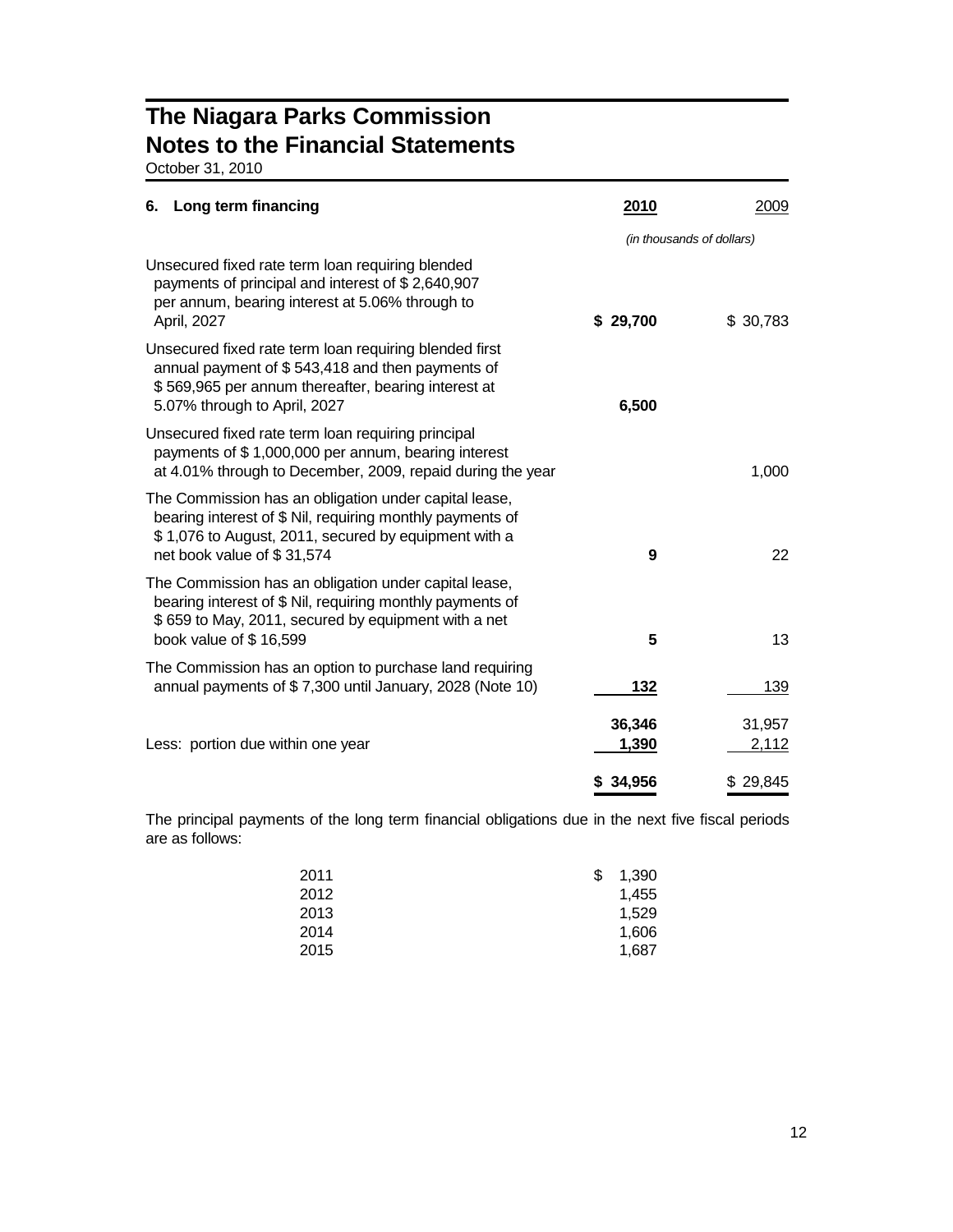October 31, 2010

#### **7. Post-employment benefits**

#### **Defined termination benefits**

The Commission provides a defined employee future benefit, payable on termination to certain full time employees with a minimum of five years of service. The benefit is calculated on the basis of one week's remuneration at the time of termination, for every year of full time service provided to the Commission to a maximum of 26 weeks. The accrued benefit liability as at October 31, 2010 is \$ 3,759,218 (2009 - \$ 3,600,464).

As a result of an actuarial valuation conducted in 2010 for the year ending October 31, 2010, it was determined that an actuarial gain of \$ 140,884 existed. The actual obligation as at October 31, 2010 is \$ 3,618,334 (2009 - \$ 3,357,976). Since the actuarial gain is less than 10% of the actual obligation, no minimum amortization has been recorded for the year.

The Commission requires that an actuarial valuation of the post-employment benefits be conducted every three years. This valuation was completed for the year ending October 31, 2010.

| Defined benefit plan information                                                                                                                     | 2010                        | 2009                     |
|------------------------------------------------------------------------------------------------------------------------------------------------------|-----------------------------|--------------------------|
|                                                                                                                                                      | (in thousands of dollars)   |                          |
| Employee benefit plan assets<br>Employee benefit plan liabilities                                                                                    | S<br>Nil<br>3,759           | \$<br>Nil<br>3,600       |
| Employee benefit plan deficit                                                                                                                        | \$3,759                     | \$3,600                  |
| Benefit obligation recognized on the balance sheet<br>Benefit obligation, beginning of year<br>Expense for the year<br>Benefits paid during the year | 3,600<br>S.<br>343<br>(184) | \$ 3.560<br>369<br>(329) |
| Benefit obligation, end of year                                                                                                                      | 3,759                       | \$3,600                  |

The main actuarial assumptions applied in the valuation of the defined benefit plan are as follows:

Interest (discount) rate – the accrued obligation and the expense for the year were determined using a discount rate of 5%.

Salary levels – future salary and wage levels were assumed to increase at 3% per annum.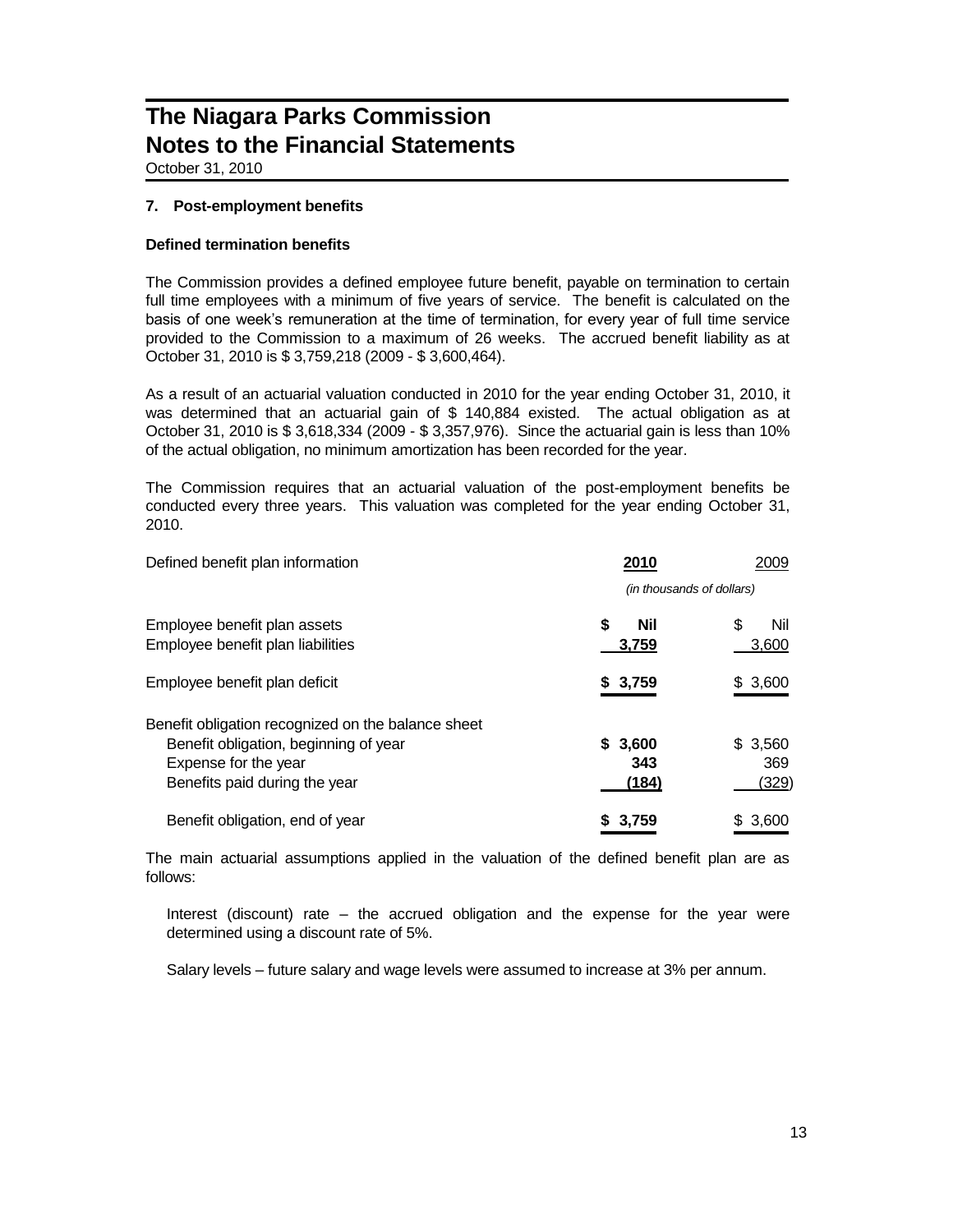October 31, 2010

#### **7. Post-employment benefits** (continued)

#### **Pension benefits**

The Commission provides pension benefits for all its permanent employees (and to nonpermanent employees who elect to participate) through the Public Service Pension Fund ("PSPF") and the Ontario Public Service Employees' Union Pension Fund ("OPSEU Pension Fund"). These are defined benefit pension plans for employees of the Province and many provincial agencies. The Province of Ontario, which is the sole sponsor of the PSPF and a joint sponsor of the OPSEU Pension Fund, determines the Commission's annual payments to the funds. As the sponsors are responsible for ensuring that the pension funds are financially viable, any surpluses or unfunded liabilities arising from statutory actuarial funding valuations are not assets or obligations of the Commission. The Commission's annual payments of \$ 1,776,084 (2009 - \$ 1,582,962), are included in the administrative and police expense on the Statement of Operations.

The cost of post-employment, non-pension benefits are paid by the Province and therefore are not included in the Statement of Operations.

#### **8. Credit facilities**

The credit facilities, which have a maximum borrowing capacity of \$ 15,000,000 provide for two types of loans. There is a variable rate option which varies with the Canadian Imperial Bank of Commerce prime rate and there is a fixed rate operating loan facility available with a maximum term not to exceed 364 days at rates which are set relative to banker's acceptance rates. These credit facilities are unsecured and expire on October 31, 2014. As at October 31, 2010, \$ Nil has been drawn upon for all credit facilities (2009 – \$ Nil).

#### **9. Transfer of defunct power stations**

The Province of Ontario directed the Commission to accept ownership of three former electricity generating power stations all located within Commission lands.

The Toronto Power Generating Station ("TPGS") and the Ontario Power Generating Station ("OPGS") were transferred by Ontario Power Generation Inc. ("OPG") to the Commission at no cost in August, 2007. As part of the terms of transfer of TPGS and OPGS, OPG was to undertake certain structural and environmental work to ensure that the buildings were no threat to the public. The Canadian Niagara Power Generating Station ("CNPGS") previously owned by Fortis Ontario was transferred April 30, 2009.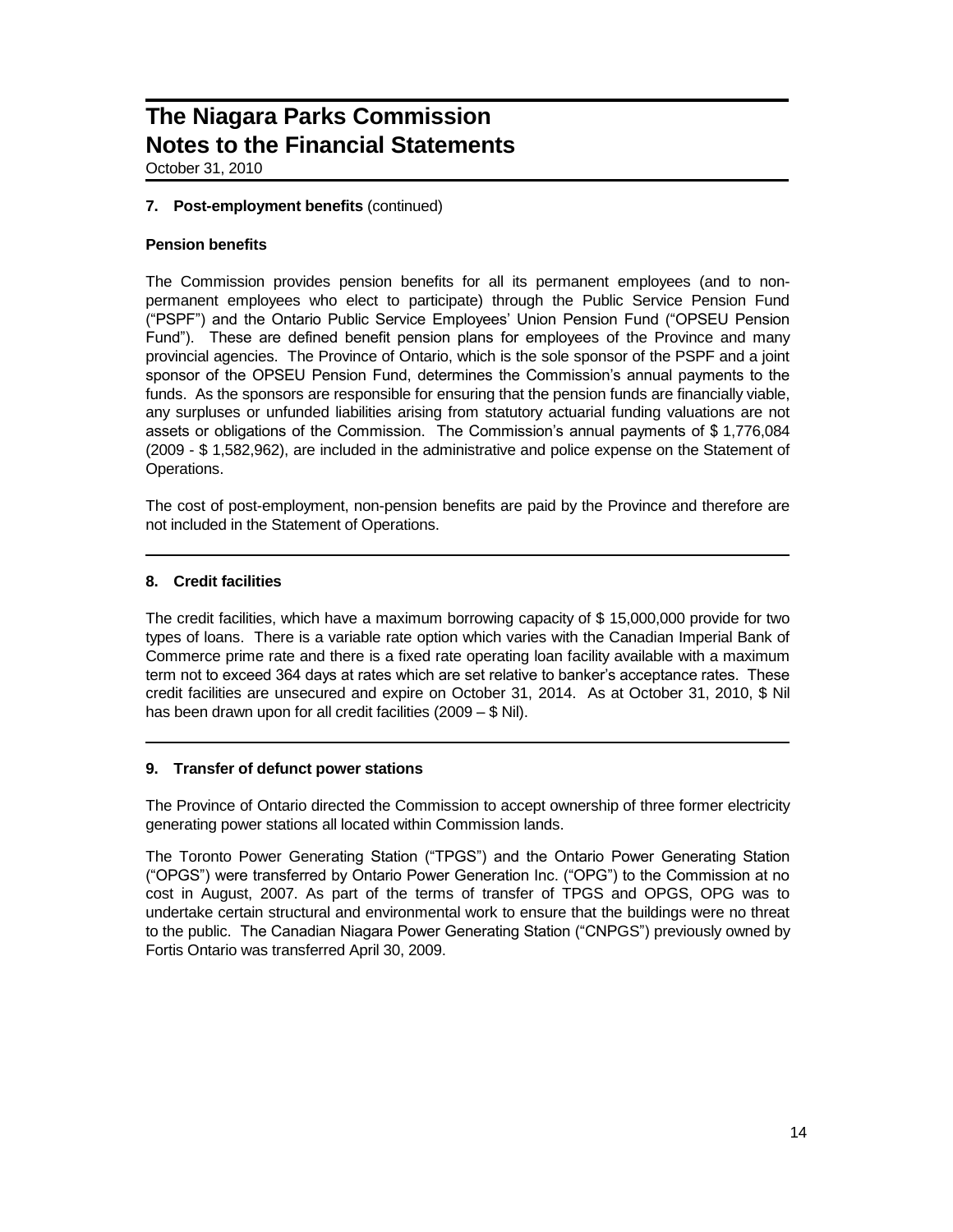October 31, 2010

#### **9. Transfer of defunct power stations** (continued)

The Ministry of Tourism engaged the services of an architectural firm (The Ventin Group Inc.) to ensure that the original Government Directive governing the initial transfer was complied with and to identify work and related costs required to "stabilize and mothball" all the facilities until an ultimate use for the buildings can be determined. The Ventin Group identified the remaining lead paint at the TPGS and OPGS as a deficiency which OPG should have resealed or encapsulated after cleaning. The Ventin Group reported that there are substantial costs required to bring the three power stations to what would be considered a "mothball" state. Therefore, additional costs would be required to bring these buildings to a "development ready" state. Further, there are in existence certain secondary structures related to TPGS and OPGS that were not accounted for in the original Directive that will result in additional remediation costs at some point in the future.

The Commission is of the belief that the acceptance of these Power Generating Stations will require a significant infusion of funds that is beyond its capacity to meet. As at October 31, 2010, ongoing negotiations with the Province have not resulted in any assurance that the Commission will not be responsible for any future costs. Any costs that are expected to be incurred for the purposes described above will not commence without funding received from the Province.

An asset retirement obligation of \$ 25,146,000 as of October 31, 2009 was calculated. This value represented the Commission's best estimate of the costs required to "stabilize and mothball" the three power stations based on the report received from the Ventin Group. The report also identified contingency costs of approximately \$ 3,600,000 which was not accrued in the asset retirement obligation at that time. The Commission estimates that this work could take approximately three to four years to complete. In order to determine the net present value of the asset retirement obligation, staff have estimated that, subject to financing being received from the Province, work will not commence for several years. It is estimated that the work may commence in 2016. The cost of capital and the rate of inflation estimated over the course of the calculation was 5.059% and 3%, respectively. This results in a net present value of \$ 21,680,725 as at October 31, 2010. This is an increase of \$ 437,400 from 2009 and has been recorded in the Statement of Operations.

Two additional studies were completed during the year ended October 31, 2010 which identified an additional liability involved with the "stabilization and mothball" process. The first report known as the Hatch group study identified an additional \$ 6,305,000 for external/infrastructure work that is required. The second study was completed by the Quartek group which identified an additional \$ 1,260,000 related to additional costs to stabilize the roofs of the buildings. Together these two reports equal an increase of \$ 7,565,000. As previously mentioned it is estimated this work will not commence until 2016 and correspondingly another calculation for the net present value of this additional liability was performed using a cost of capital of 5.059% and inflation rate of 2% respectively. This equates to a present value of \$ 6,159,189 as of October 31, 2010.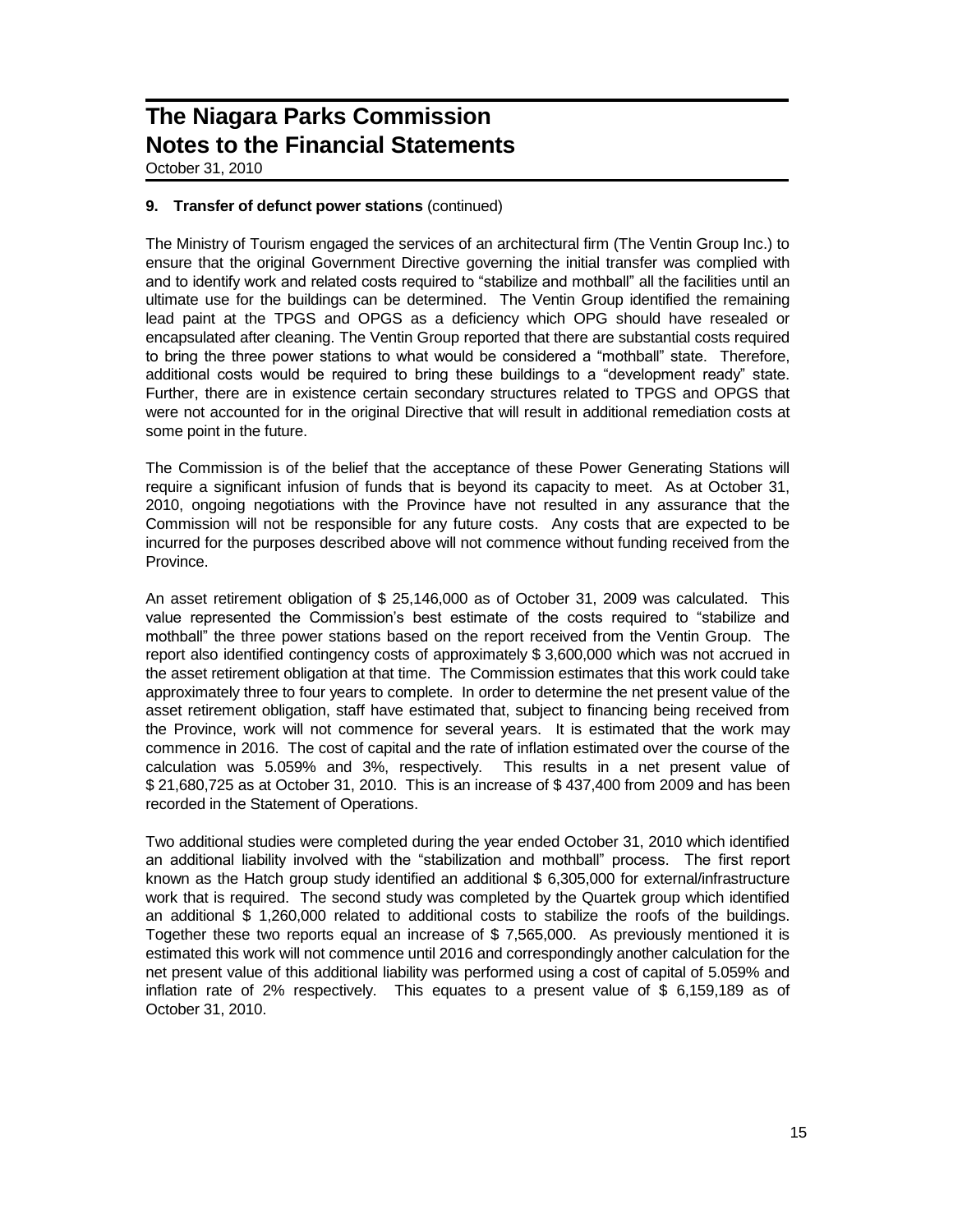October 31, 2010

#### **9. Transfer of defunct power stations** (continued)

| Current year increase in present value of original obligation<br>Present value of additional obligation related to additional studies<br>Actual work performed in 2010 | SS. | 437.400<br>6.159.189<br>(1,112,273) |
|------------------------------------------------------------------------------------------------------------------------------------------------------------------------|-----|-------------------------------------|
| Net increase in Power Plant stabilization obligation                                                                                                                   |     | \$ 5.484.316                        |

A capital asset has not been recorded for these properties as there is an impairment in their value, which has been documented in the various studies carried out to date.

As at October 31, 2009, the Commission had received \$ 1,550,000 in funding from the Ministry of Tourism to assist in the "stabilizing and mothball" process. Approximately \$ 1,043,000 of the funding was utilized for this purpose during the current year.

In addition, the Commission has secured \$ 425,000 funding from the Federal government to assist in the "stabilizing and mothball" process of the TPGS specifically. To date, approximately \$ 202,000 of the funding has been received and utilized for this purpose during the current year.

The Commission has incurred annual costs related to maintenance and security for all sites and has recorded them in the statement of operations and are included in the maintenance expense.

#### **10. Niagara Parks Commission and Peace Bridge Authority land transfer obligation**

In fiscal 2009, the Commission and the Peace Bridge Authority ("PBA") entered into an agreement to transfer parcels of land. The PBA acquired a 5.952 acre parcel located in Fort Erie from the Commission for \$ 2,021,206. The Commission acquired an option for \$ 670,000 plus an annual sum of \$ 7,300 adjusted for inflation, to receive 1.973 acres of river front property located at the end of Jarvis Street in Fort Erie from the PBA. The agreement calls for the net proceeds to the Commission in the amount of \$ 1,351,206 to be spent on a) funding improvements at Old Fort Erie which are intended for the  $200<sup>th</sup>$  year anniversary of the War of 1812 and b) returning and/or maintaining the Jarvis Street property as parkland.

The net proceeds were recorded as part of deferred income on the Balance Sheet. To date approximately \$ 100,000 from these proceeds have been spent on the capital works project for the renovation of Historic Fort Erie and approximately \$ 47,000 was spent from these proceeds on the Jarvis Street property maintenance. The \$ 100,000 spent on the capital works project will be amortized to income at the same rate as the related capital assets are depreciated.

#### **11. Surplus funds**

Pursuant to Section 16(2) of the Niagara Parks Act, any surplus moneys shall, on the order of the Lieutenant Governor in Council, be paid to the Minister of Finance and shall form part of the consolidated revenue fund.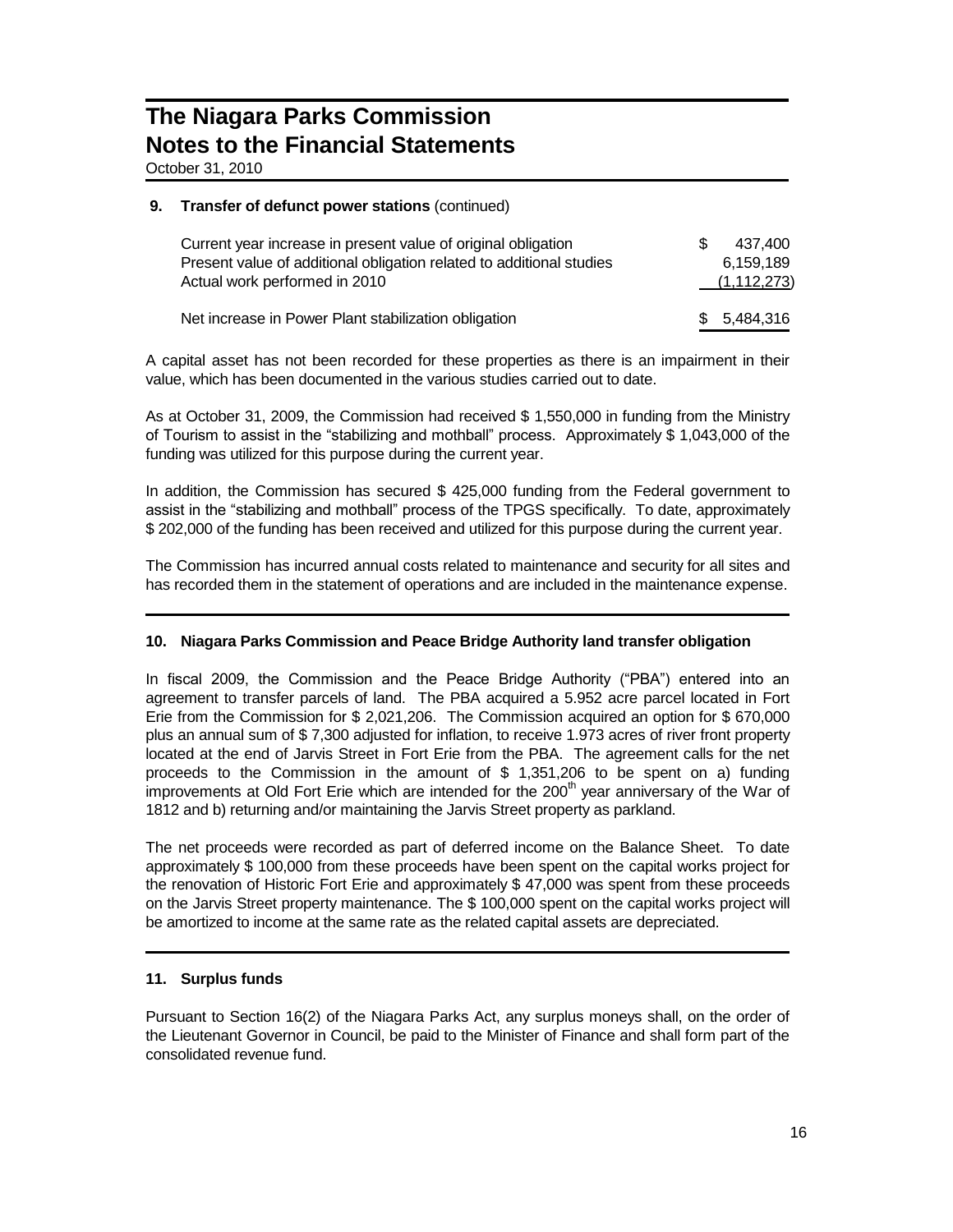October 31, 2010

#### **12. Commitments**

The Commission has committed to approximately \$ 8,150,000 in capital works projects in the next year, of which \$ 7,500,000 is related to renovation of the heritage sites being funded by a Stimulus grant.

#### **13. Contingencies**

The Commission is in litigation pertaining to certain claims for which the likelihood of loss is not determinable and the amount not reasonably estimable. Accordingly, no provision for these claims is reflected in the financial statements.

| Interest expense<br>14.                                                                                           | 2010                                         | 2009<br>(in thousands of dollars)             |
|-------------------------------------------------------------------------------------------------------------------|----------------------------------------------|-----------------------------------------------|
| Interest income<br>Loan interest expense                                                                          | \$<br>(44)<br>1,922                          | \$<br>(23)<br>1,742                           |
|                                                                                                                   | \$1,878                                      | \$1,719                                       |
| <b>Depreciation</b><br>15.                                                                                        | 2010                                         | 2009<br>(in thousands of dollars)             |
| Depreciation of income producing assets<br>Depreciation of non-income producing assets                            | \$4,244<br>3,257                             | \$4,850<br>3,429                              |
|                                                                                                                   | \$7,501                                      | \$8,279                                       |
| <b>Statement of cash flows</b><br>16.                                                                             | 2010                                         | 2009<br>(in thousands of dollars)             |
| Changes in working capital components include:                                                                    |                                              |                                               |
| Accounts receivable<br>Inventories<br>Prepaid expenses<br>Accounts payable and accrued payroll<br>Deferred income | \$(1,172)<br>128<br>(101)<br>477<br>(1, 186) | \$<br>(36)<br>(619)<br>(83)<br>(689)<br>3,104 |
|                                                                                                                   | \$ (1,854)                                   | \$1,677                                       |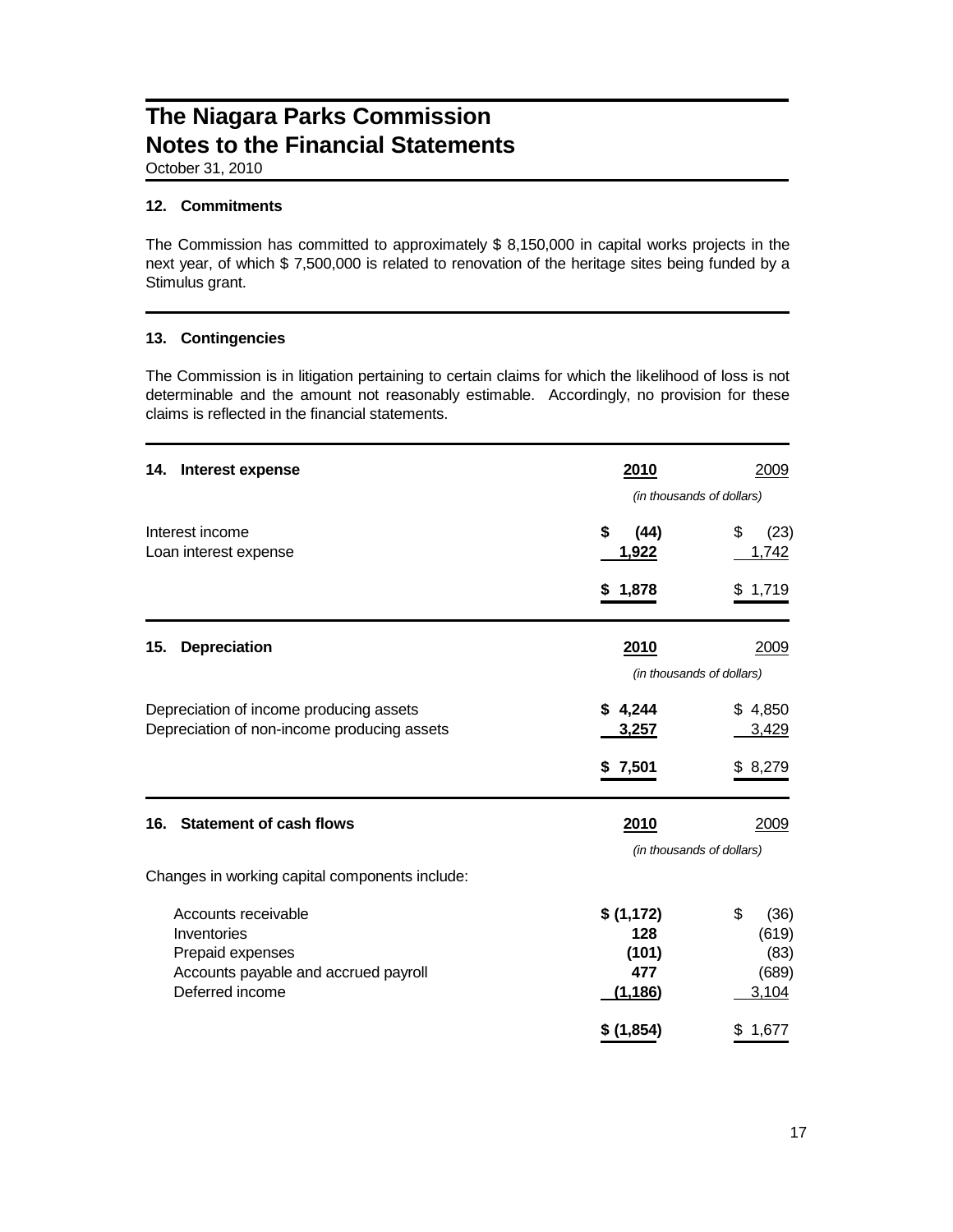October 31, 2010

#### **16. Statement of cash flows** (continued)

#### **Acquisition of fixed assets**

During the year, fixed assets were acquired at an aggregate cost of \$ 3,462,000 (2009 - \$ 4,232,000) of which \$ Nil (2009 - \$ 146,000) was acquired by means of capital leases and other non-cash acquisitions. Cash payments of \$ 3,462,000 (2009 - \$ 4,086,000) were made to purchase fixed assets.

|                   | 2010    | 2009                      |
|-------------------|---------|---------------------------|
|                   |         | (in thousands of dollars) |
| Interest received | 44<br>S | 23<br>S                   |
| Interest paid     | \$1,721 | 1,820<br>\$               |

#### **17. Financial instruments and risk management**

#### **Fair value**

Fair value information with respect to long term financing has been omitted because it is not practicable to determine fair value with sufficient reliability.

The fair value of the post-employment termination benefit was determined using an actuarial valuation based on information presented in Note 6 to the financial statements.

#### **Credit risk**

The Commission is exposed to a credit risk by its customers. However, because of the large number of customers, credit risk concentration is reduced to a minimum.

#### **Currency risk**

The Commission has cash of \$ 489,657 that is denominated in U.S. dollars. These funds have been converted to the Canadian equivalent at the rate of \$ 1 U.S. equals \$ 1.02 Canadian. The Commission realizes approximately 13.26% (2009 – 10.89%) of its sales in foreign currency. Consequently, some assets and revenues are exposed to foreign exchange fluctuations.

#### **Cash flow risk**

The Commission has variable rate bank overdraft facilities bearing interest which varies with the prime interest rate. Accordingly, the Commission is exposed to cash flow risks relating to potential fluctuations in market interest rates.